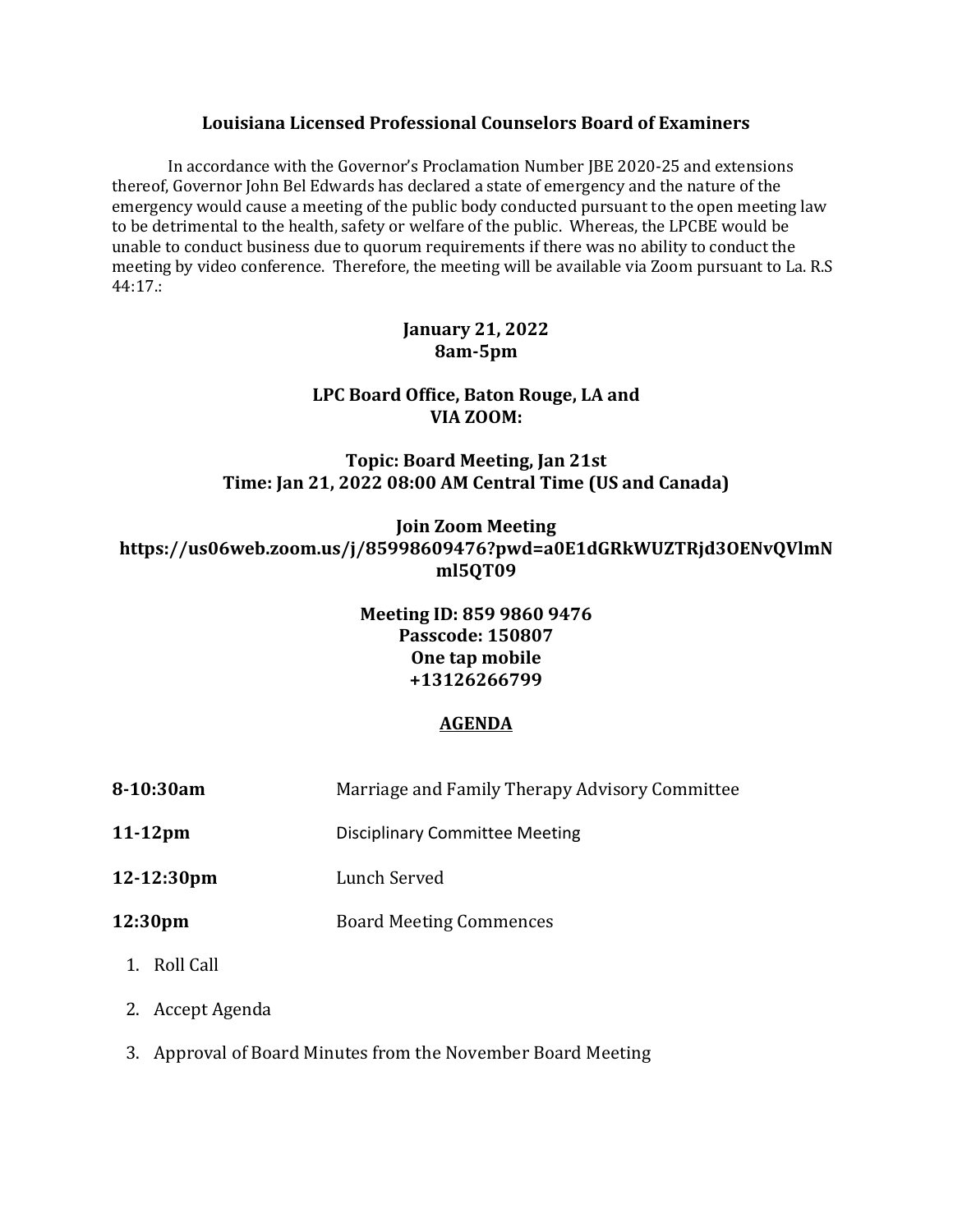- 4. Committee on Licensure/Supervision/Appraisal Report LPC: J Mims, R Salgado, L Fazio-Griffith, E Johns
	- a. Review of (P)LPC Applicants for Approval or Denial
	- b. Discussion of Specific Applicant Issues/Concerns
	- c. Public Comments
- 5. Committee on Licensure/Supervision/Appraisal Report LMFT: C Guillotte, F Nash, R Cathey, K Tyner
	- a. Review of (P)LMFT Applicants for Approval or Denial
	- b. Discussion of Specific Applicant Issues/Concerns
	- c. Public Comments
- 6. Committee on Legislative Affairs Report: C Guillotte, E Airhia, J Mims, K Hebert, A Trogden
	- a. Legislative Updates
- 7. Committee on Disciplinary Affairs Report: R Salgado, N Pierce, K Tyner, J Raines, J Doming
	- a. Consent Agreement, #21/22-47, LPC #7332
	- b. Consent Agreement, #21/22-151, LPC # 4513
	- c. Consent Agreement, #21/22-49, LPC #2617
	- d. Cases to Open, Close, and Dismiss
	- e. Public Comments
- 8. Recess: 10 Minutes
- 9. Committee on Professional Assistance Program Report: R Cathey, E Airhia, L Fazio-Griffith
	- a. Update on PAP Committee Activities
	- b. Public Comments
- 10. Marriage and Family Therapy Advisory Committee Report: R Cathey, C Guillotte, K Tyner, F Nash
	- a. Recap of MFTAC Meeting
	- b. MFTAC Officers
	- c. Public Comments
- 11. Recess: 10 Minutes
- 12. Review of Financial Reports:
	- a. November and December 2021 Financials
	- b. Budget Review
	- c. Public Comments
- 13. Executive Director Report: J Doming
	- a. ED Report